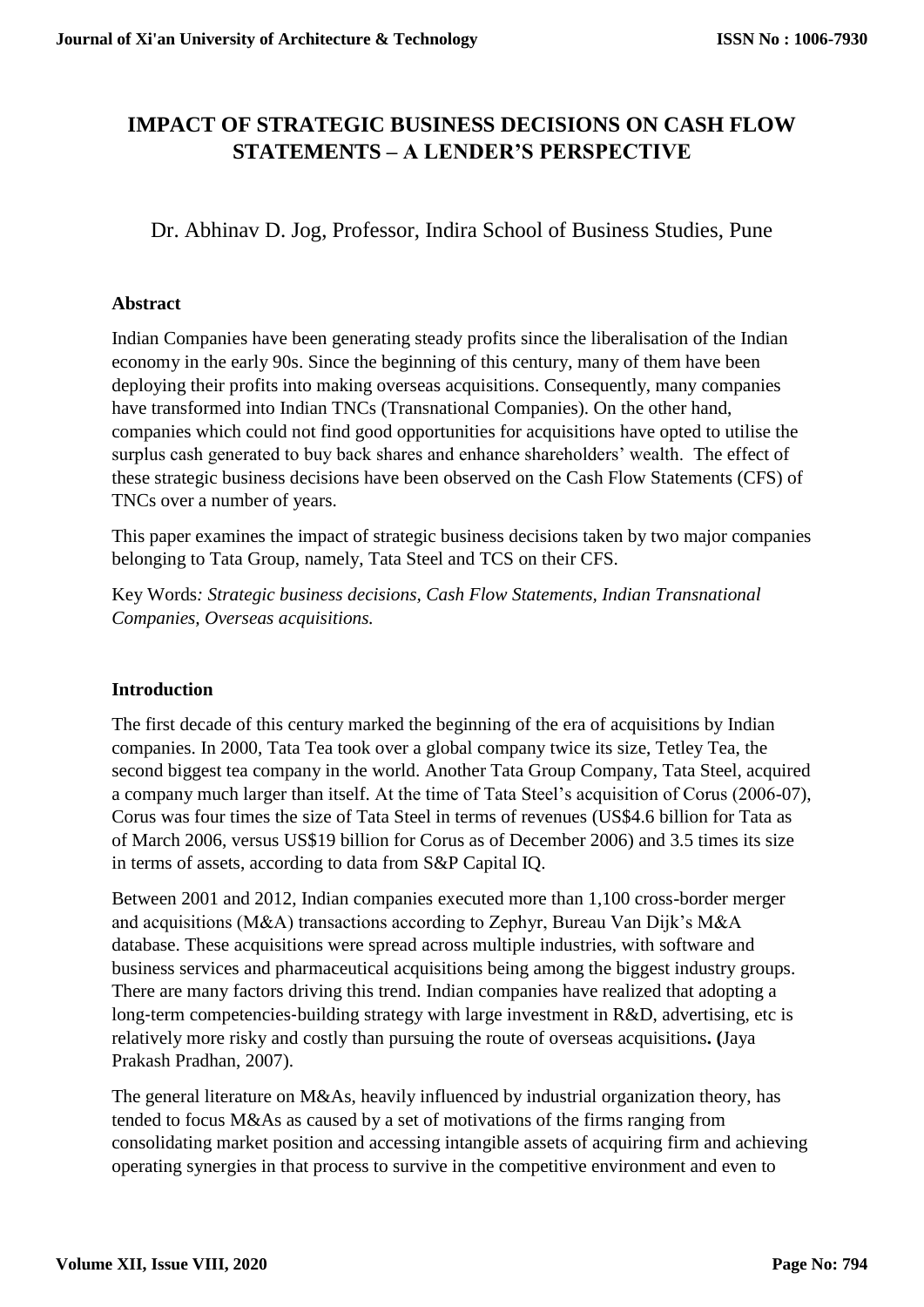overcome market limitation through cross-border expansion. (Pradhan, Jaya Prakash and Abraham, Vinoj, 2004).

The ISB-FDC Transnational Survey conducted in 2012-13 found that the motivation for acquisition by Companies is primarily to seek new markets to expand their outreach.



Source: ISB-FDC Transnational Companies Survey, 2012-13.

# **Data Collection & Analysis**

The study pertains to two Tata Group companies, namely, Tata Steel and TCS and is based on secondary data collected from Audited Financial Statements of the two companies. The primary focus of this study is on the Cash Flow Statements (CFS) for 10 years from 2007 to 2016 for Tata Steel. CFS of TCS, on the other hand, have been analysed for a period of five years from 2012 to 2016.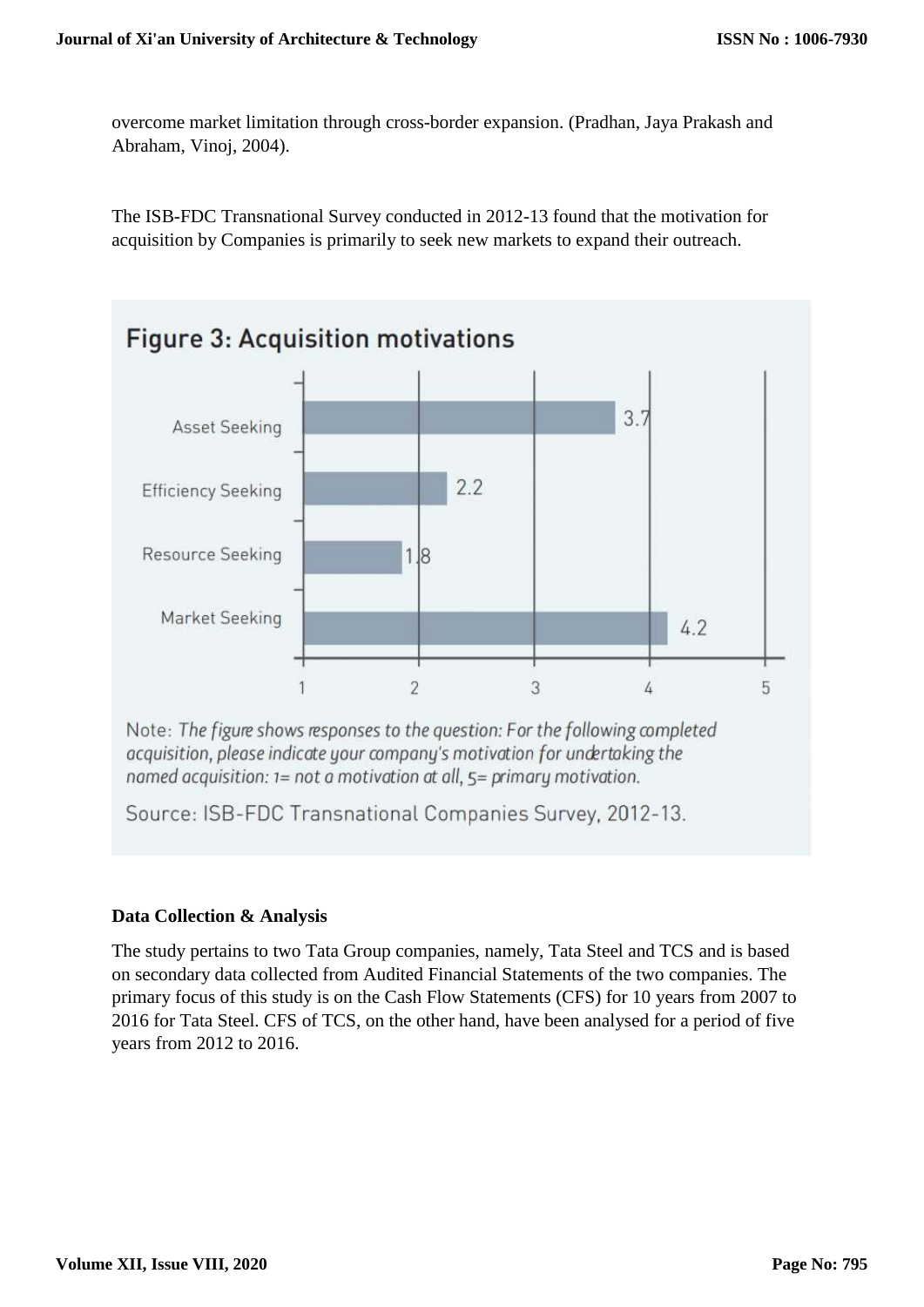# **Analysis of CFS of Tata Steel**

## **Tata Steel**

| <b>Cash Flow</b>                                                    |               |                 |                             |                                                               |               |  |
|---------------------------------------------------------------------|---------------|-----------------|-----------------------------|---------------------------------------------------------------|---------------|--|
|                                                                     | <b>Mar 11</b> | <b>Mar 10</b>   | Mar <sub>09</sub>           | Mar <sub>08</sub>                                             | <b>Mar 07</b> |  |
|                                                                     |               |                 |                             |                                                               |               |  |
|                                                                     | 12 mths       | 12 mths         | 12 mths                     | 12 mths                                                       | 12 mths       |  |
|                                                                     |               |                 |                             |                                                               |               |  |
| <b>Net Profit/Loss Before</b><br><b>Extraordinary Items And Tax</b> | 9,776.85      |                 | 7,214.30 7,315.61 7,066.36  |                                                               | 6,261.65      |  |
| Net Cash Flow From Operating<br>Activities                          | 8,339.00      |                 | 8,369.22 7,397.22 6,254.20  |                                                               | 5,118.10      |  |
| Net Cash Used In Investing<br>Activities                            |               |                 |                             | $-13,084.86$ $-5,254.84$ $-9,428.08$ $-29,318.58$ $-5,427.60$ |               |  |
| Net Cash Used From Financing<br>Activities                          | 5,650.99      |                 |                             | $-1,473.13$ 3,156.42 15,848.07 7,702.46                       |               |  |
| <b>Net Inc/Dec In Cash And Cash</b><br><b>Equivalents</b>           | 905.13        |                 | 1,641.25 1,125.56 -7,216.31 |                                                               | 7,392.96      |  |
| Cash And Cash Equivalents Begin<br>of Year                          | 3,191.29      | 1,592.89 465.04 |                             | 7,681.35                                                      | 288.39        |  |
| Cash And Cash Equivalents End Of<br>Year                            | 4.096.42      |                 | 3,234.14 1,590.60 465.04    |                                                               | 7,681.35      |  |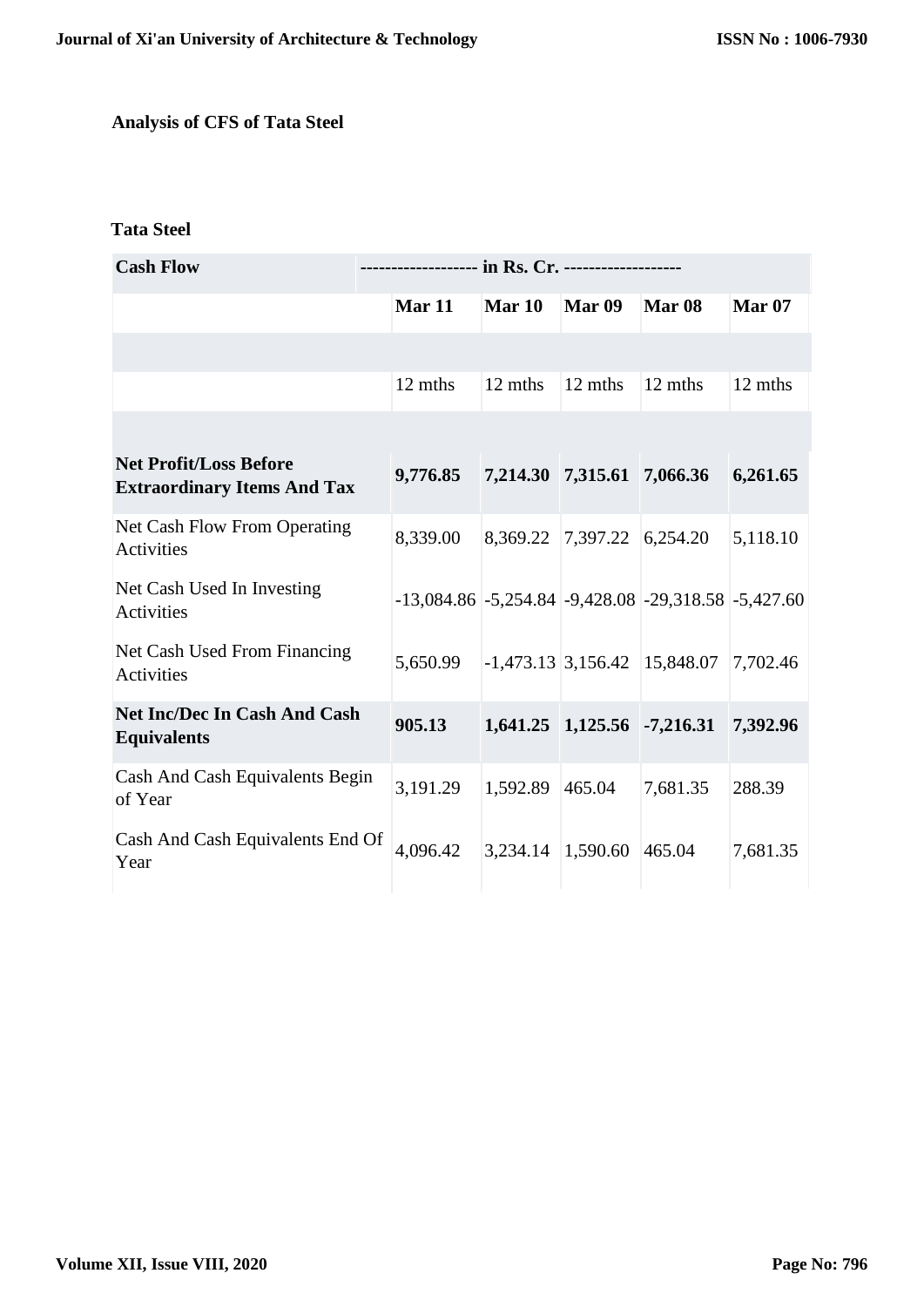# **Source : Dion Global Solutions Limited**

# **Tata Steel**

| <b>Cash Flow</b>                                                    |               |               |                                                             |                                   |          |  |
|---------------------------------------------------------------------|---------------|---------------|-------------------------------------------------------------|-----------------------------------|----------|--|
|                                                                     | <b>Mar 16</b> | <b>Mar 15</b> | Mar 14                                                      | Mar <sub>13</sub>                 | Mar 12   |  |
|                                                                     |               |               |                                                             |                                   |          |  |
|                                                                     | 12 mths       | 12 mths       | 12 mths                                                     | 12 mths                           | 12 mths  |  |
|                                                                     |               |               |                                                             |                                   |          |  |
| <b>Net Profit/Loss Before</b><br><b>Extraordinary Items And Tax</b> |               |               | 6,126.52 8,508.89 9,713.50 7,836.60                         |                                   | 9,857.35 |  |
| Net Cash Flow From Operating<br>Activities                          |               |               | 7,567.68 4,851.89 12,432.80 11,068.67 10,256.47             |                                   |          |  |
| Net Cash Used In Investing<br>Activities                            |               |               | $-5,405.22$ $-2,382.10$ $-9,837.42$ $-8,522.40$ $-2,859.11$ |                                   |          |  |
| Net Cash Used From Financing<br>Activities                          |               |               | $-1,631.04$ $-2,957.21$ $-3,825.98$ $-4,281.59$ $-7,599.35$ |                                   |          |  |
| Foreign Exchange Gains / Losses                                     | $-0.12$       | 0.02          | 0.00                                                        | 0.00                              | 0.00     |  |
| <b>Net Inc/Dec In Cash And Cash</b><br><b>Equivalents</b>           | 531.30        | $-487.40$     |                                                             | $-1,230.60$ $-1,735.32$ $-201.99$ |          |  |
| Cash And Cash Equivalents Begin<br>of Year                          | 421.93        | 909.33        | 2,139.93                                                    | 3,900.53                          | 4,102.52 |  |
| Cash And Cash Equivalents End Of<br>Year                            | 953.23        | 421.93        | 909.33                                                      | 2,165.21                          | 3,900.53 |  |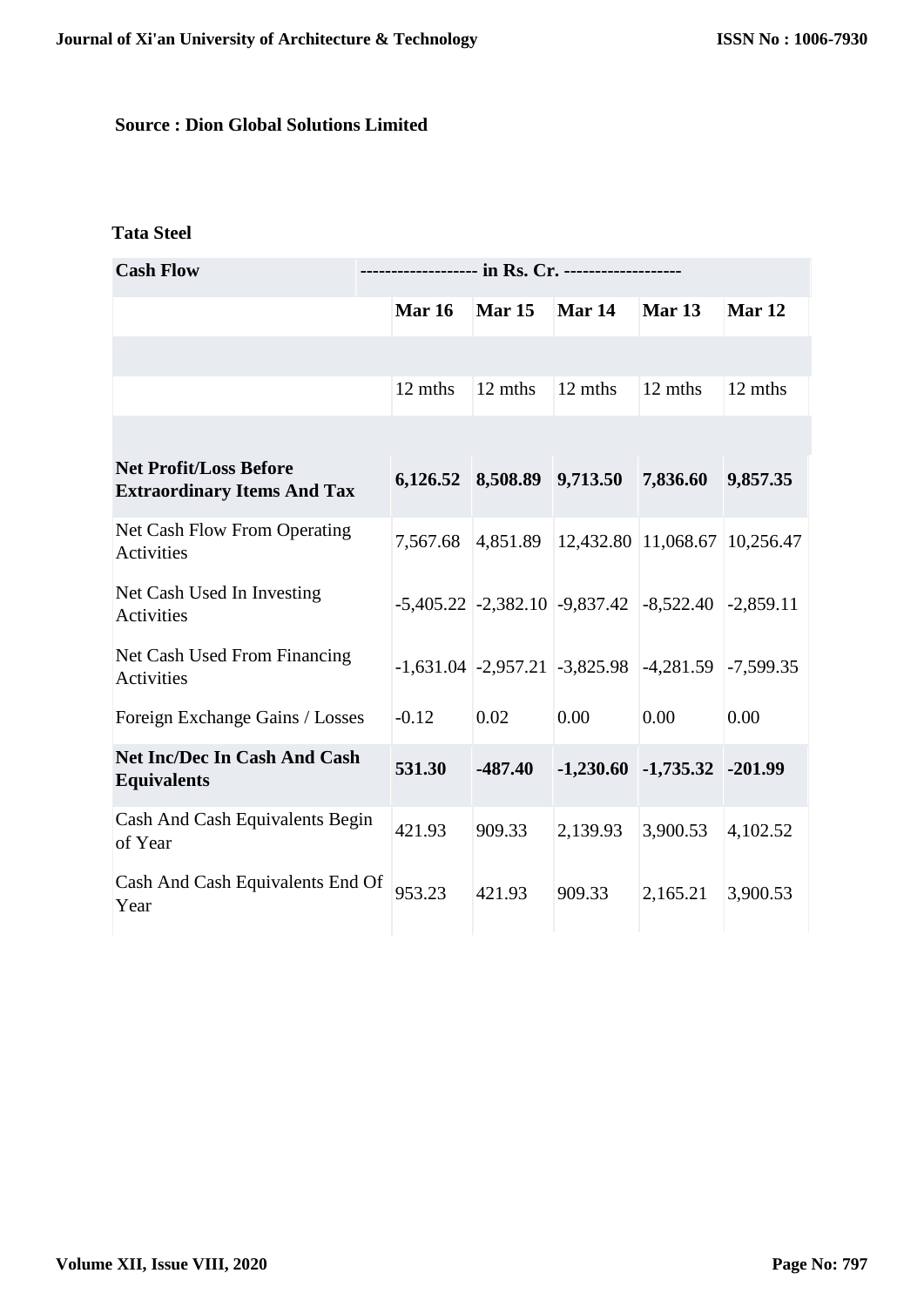## **Source : Dion Global Solutions Limited**

### **Observations**

In 2007, Tata Steel acquired Corus Group, Europe's second largest steel producer. This decision helped Tata Steel to augment its capacity by three times, put the company on the global map and spread the risks of the business of making steel.

This strategic deal impacted all the components of the Company's CFS. There was a steady cash outflow on account of investing activities as it acquired assets of Corus. The financing activities initially showed cash inflows as the Company raised funds for the acquisition. Subsequently, there were financial outflows as the Company repaid the debt.

The success of the deal can be assessed by verifying the increase in cash from operating activities post acquisition. In the case of Tata Steel, the objective of acquisition was to ramp up production capacity and reap the benefits of economies of scale. However, the Net Cash Flow from Operating Activities has gone up from Rs.5,118.10 crores in 2007 (around the time of the acquisition) to only Rs.7,567.68 crores ten years later. The major reason for this was the impact of the Financial Crisis of 2008 which caused a slump in the European market from which it is still recovering.

## **Key Learning**

While financing a project, the lender should assess the sources and cost of borrowings of the Company and assess its ability to service its future repayment obligations out of projected cash from operating activities**.**

A case in point is that of King Fisher Airlines, which piled up debt to fund the acquisition of Air Deccan in 2007. A key financial indicator which was overlooked by lenders was that the Company had negative cash flow from operating activities. The Company's financial woes were compounded by the fact that the revenue generation, post the deal, was far below expectations and from 2010 onwards, its interest burden exceeded its operating profits. This ultimately lead to closure of its business operations and the lenders still have thousands of crores of public money stuck in the now defunct company.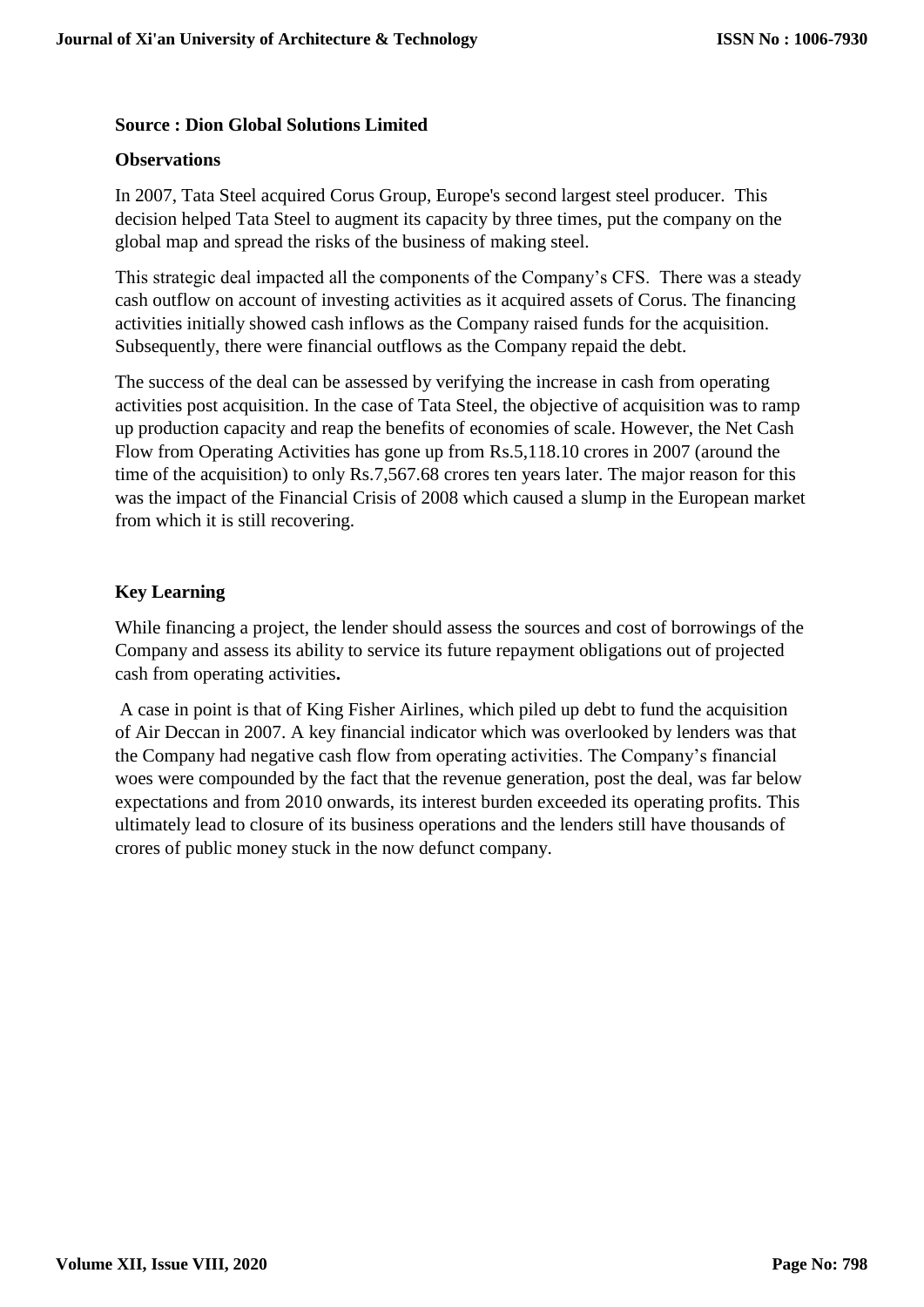## **Analysis of CFS of TCS**

### **Tata Consultancy Services**

| <b>Cash Flow</b>                                                    |                    |                                                              |                    |                                |                   |
|---------------------------------------------------------------------|--------------------|--------------------------------------------------------------|--------------------|--------------------------------|-------------------|
|                                                                     | <b>Mar 16</b>      | Mar <sub>15</sub>                                            | Mar 14             | Mar 13                         | Mar <sub>12</sub> |
|                                                                     |                    |                                                              |                    |                                |                   |
|                                                                     | 12 mths            | 12 mths                                                      | 12 mths            | 12 mths                        | 12 mths           |
|                                                                     |                    |                                                              |                    |                                |                   |
| <b>Net Profit/Loss Before</b><br><b>Extraordinary Items And Tax</b> |                    | 29,116.64 24,549.97 23,544.47 15,703.18 13,366.33            |                    |                                |                   |
| Net Cash Flow From Operating<br><b>Activities</b>                   |                    | 17,996.31 16,319.89                                          | 12,941.93 9,156.95 |                                | 3,174.63          |
| Net Cash Used In Investing<br>Activities                            | $-4,549.32$ 611.01 |                                                              |                    | $-7,189.32$ $-3,482.98$ 433.36 |                   |
| Net Cash Used From Financing<br><b>Activities</b>                   |                    | $-9,565.03$ $-16,914.20$ $-5,684.32$ $-5,655.80$ $-3,897.22$ |                    |                                |                   |
| Foreign Exchange Gains / Losses                                     | 40.12              | $-27.26$                                                     | 43.66              | $-16.68$                       | 31.02             |
| Adjustments on Amalgamation /<br>Merger / Demerger / Others         | 31.61              | 1.97                                                         | 2.57               | 3.39                           | 0.00              |
| <b>Net Inc/Dec In Cash And Cash</b><br><b>Equivalents</b>           | 3,953.69           | $-8.59$                                                      | 114.52             | 4.88                           | $-258.21$         |
| Cash And Cash Equivalents Begin<br>of Year                          | 429.78             | 438.37                                                       | 323.85             | 318.97                         | 577.18            |
| Cash And Cash Equivalents End Of<br>Year                            | 4,383.47           | 429.78                                                       | 438.37             | 323.85                         | 318.97            |

## **Observations**

The cash from operating activities has shown a nearly three-fold increase during the period under review. A part of the surplus cash has been used for repayment of debt as evidenced by heavy cash outgo in financing activities on a year-on-year basis.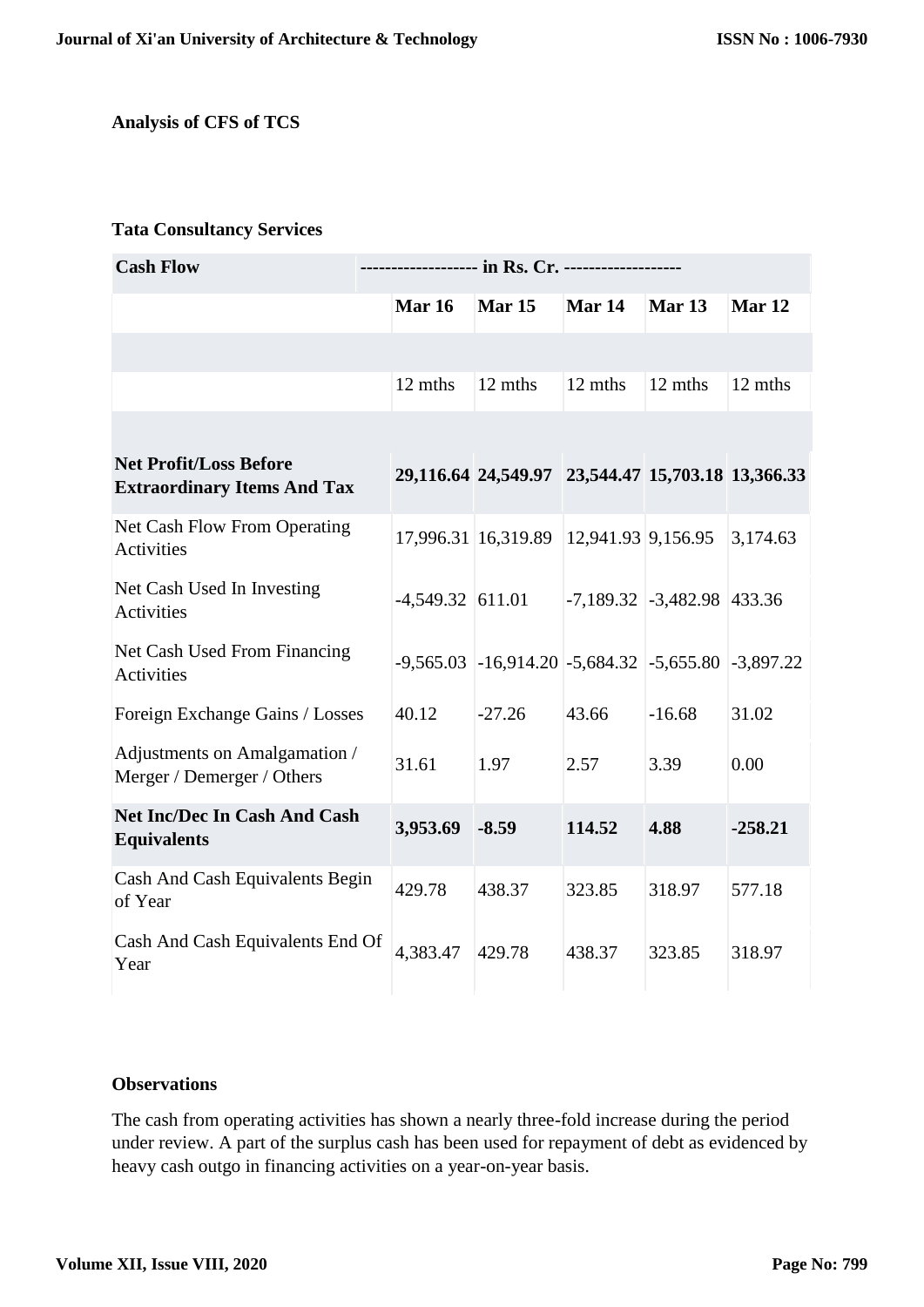Another portion of cash was used by TCS to make investments in mutual funds and government securities as indicated by outgo in investing activities. This investment yielded only modest returns. It could not find any attractive investment avenue to deploy the cash. This was partly because of the protectionist policies of the Trump administration in US- a major market for TCS. Given the headwinds in the business environment, the Company opted to buy back shares in 2017- and again in 2018. The main advantage of a buyback is that it reduces the number of outstanding shares of the company, boosting its earnings per share (EPS), and the return on equity (RoE) and increases shareholder value in the long term.

## **Key Learning**

One effect of buy back of shares is that it causes a dilution of owner's stake. Since TCS is virtually a debt-free Company, this decision will not impinge upon the interest of lenders. However, if a Company is still servicing a loan and it meantime proposes to make an offer for buy back of shares, then the lender should ascertain its impact on the Debt-Equity Ratio. Further, a listed company is also required to take permission from Securities and Exchange Board of India (SEBI) for its proposed buy back of shares. SEBI grants approval after being satisfied that the Debt-Equity Ratio post buy back will remain within the levels prescribed under Indian Companies Act, 2013 and SEBI rules.

In 2019, the capital market regulator had rejected L& T's Rs 9,000 crore share buyback proposal on the grounds that the group's consolidated debt to equity ratio would cross two times the paid-up capital and reserves after the completion of the share buyback programme.

### **Conclusion**

Cash Flow Statements should be scrutinised carefully by lenders and critically examined to assess the Company's ability to service its debt obligations from future cash generated from operating activities.

#### **Biographical References**

### **Annual Reports**

Tata Steel Ltd.

TCS Ltd

### **Journal Papers**

[1] Ghosh, A, Does operating performance really improve following corporate acquisitions? Journal of Corporate Finance, 7(2), June2001, 151-178

[2] Acharya,Ram,C, the impacts of merger and acquisition on firms profitability, a case study of Canadian firms. Journal of Finance, volume 4, 2000, 1605-1621

[3] Harbir.S and Montgomery.C, corporate acquisition strategies and economic performance, Strategic Management Journal,8(4),1987,377-386 .